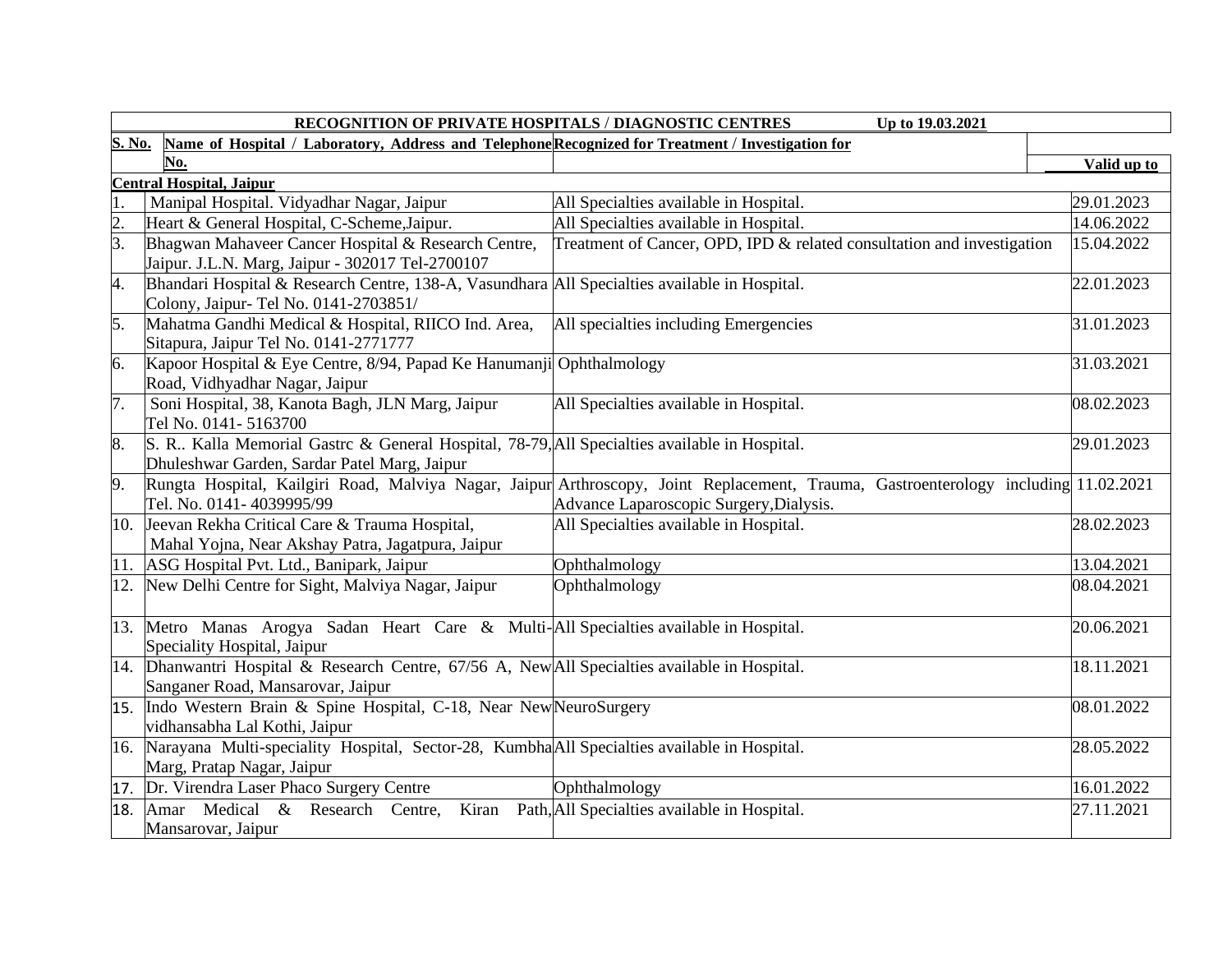| 19. | Marudhar Hospital, Khatipura Road, Jaipur                                                           | All Specialties available in Hospital.                                              | 22.12.2021              |
|-----|-----------------------------------------------------------------------------------------------------|-------------------------------------------------------------------------------------|-------------------------|
| 20. | J. P. Eye Hospital, B-14 Lal Kothi, Tonk Road, Jaipur                                               | Ophthalmology                                                                       | 16.04.2022              |
| 21. | Abhishek Hospital, (Lasser & Cosmetic Surgry Centre B-All Specialties available in Hospital.        |                                                                                     | 03.02.2022              |
|     | III, Moti Doongri Road Jaipur                                                                       |                                                                                     |                         |
| 22. | Jaipur Hospital, Lal Kothi, Jaipur                                                                  | All Specialties available in Hospital.                                              | 12.02.2023              |
| 23. | Adinath ENT & General Hospital, Tilak Nagar, Jaipur                                                 | ENT Specialty and all available facilities.                                         | 15.12.2021              |
|     | 24. Jaipur National University Institute for Medical Sciences All specialties including Emergencies |                                                                                     | 16.06.2022              |
|     | and Research Centre, Jagatpura, Jaipur                                                              |                                                                                     |                         |
|     | 25. Krishna Heart & General Hospital, Gopalpura Bye pass, All Specialties available in Hospital.    |                                                                                     | 08.02.2023              |
|     | Nirman Nagar, Jaipur                                                                                |                                                                                     |                         |
| 26. | Anand Hospital & Eye Centre, C-Scheme, Jaipur                                                       | <b>Exclusively Eye Hospital</b>                                                     | 18.12.2021              |
| 27. | Global Heart & General Hospital Pvt. Jaipur                                                         | All Specialties available in Hospital.                                              | 27.11.2021              |
| 28. | Sarda Nursing Home, C -Scheme, Jaipur                                                               | <b>Exclusively Eye Hospital</b>                                                     | 02.04.2021              |
| 29. | Jain ENT Hospital, 23-24, Satya Vihar Colony, Lalkothi, Treatment covered i.e ENT specialty         |                                                                                     | 20.12.2021              |
|     | Jaipur Tel No. 0141-2740845/40368                                                                   |                                                                                     |                         |
| 30. | Nims Medical college & Hospital, NHC, Jaipur                                                        | All specialties including Emergencies                                               | 20.12.2021              |
| 31. | Sparsh Hospital, Sanganer, Jaipur                                                                   | All specialties including Emergencies                                               | 22.01.2022              |
| 32. | Fortis Escort Hospital, JLN Marg, Jaipur                                                            | All specialties including Emergencies                                               | 06.02.2022              |
| 33. | K. C. Memorial Eye Hospital, Malviya Nagar, Jaipur                                                  | <b>Exclusively Eye Hospital</b>                                                     | 07.01.2022              |
| 34. | Sadhna Hospital, Khatipura, Road, Jaipur                                                            | All specialties including Emergencies                                               | 17.06.2022              |
| 35. | Dr. Agarwal Eye Hospital Civil Line, Jaipur                                                         | <b>Exclusively Eye Hospital</b>                                                     | 29.06.2022              |
| 36  | Apex Hospitals Pvt. Ltd., Malviya Nagar, Jaipur                                                     | All specialties including Emergencies                                               | 22.01.2023              |
| 37  | Indus Jaipur Hospital Mansarovar, Jaipur                                                            | All specialties including Emergencies                                               | 10.02.2023              |
| 38  | Maxwell Hospital, Jaipur                                                                            | All specialties including Emergencies                                               | 26.02.2023              |
| 39  | G.P. Shekhawati Hospital & Research Centre,                                                         | All specialties including Emergencies                                               | 09.03.2023              |
|     | A/2, Opp. Time Square, Vidhyadhar Nagar, Jaipur                                                     |                                                                                     |                         |
| 40. | Mahavir Jaipuria Rajasthan Hospital, Jaipur                                                         | All specialties including Emergencies                                               | 08.03.2023              |
| 41. | Dr. Somendra Dental care, Jaipur                                                                    | Single specialties- Exclusive Dental hospital                                       | 09.03.2023              |
| 42  | Advanced Neurolog & Super specialty Hospital, Jaipur                                                | All specialties including Emergencies                                               | 09.03.2023              |
| 43  | Barala Hospital & Research Centre, Chomu, Jaipur                                                    | All specialties including Emergencies                                               | 09.03.2023              |
| 44  | Monilek Hospital& Research Centre, Jaipur                                                           | All specialties including Emergencies                                               | 09.03.2023              |
| 45  | Kabra Eye Hospital, Jaipur                                                                          | <b>Exclusively Eye Hospital</b>                                                     | 09.03.2023              |
| 46. | Tagore Hospital & Research Institute, Jaipur                                                        | All specialties including Emergencies                                               | $\overline{11.03.2023}$ |
| 47. | DKM X-Ray & Diagnostic Centre, Lata Circle, Jaipur                                                  | Outsource of special Laboratory investigations which are not availble in 26.08.2021 |                         |
|     |                                                                                                     | CH/JP                                                                               |                         |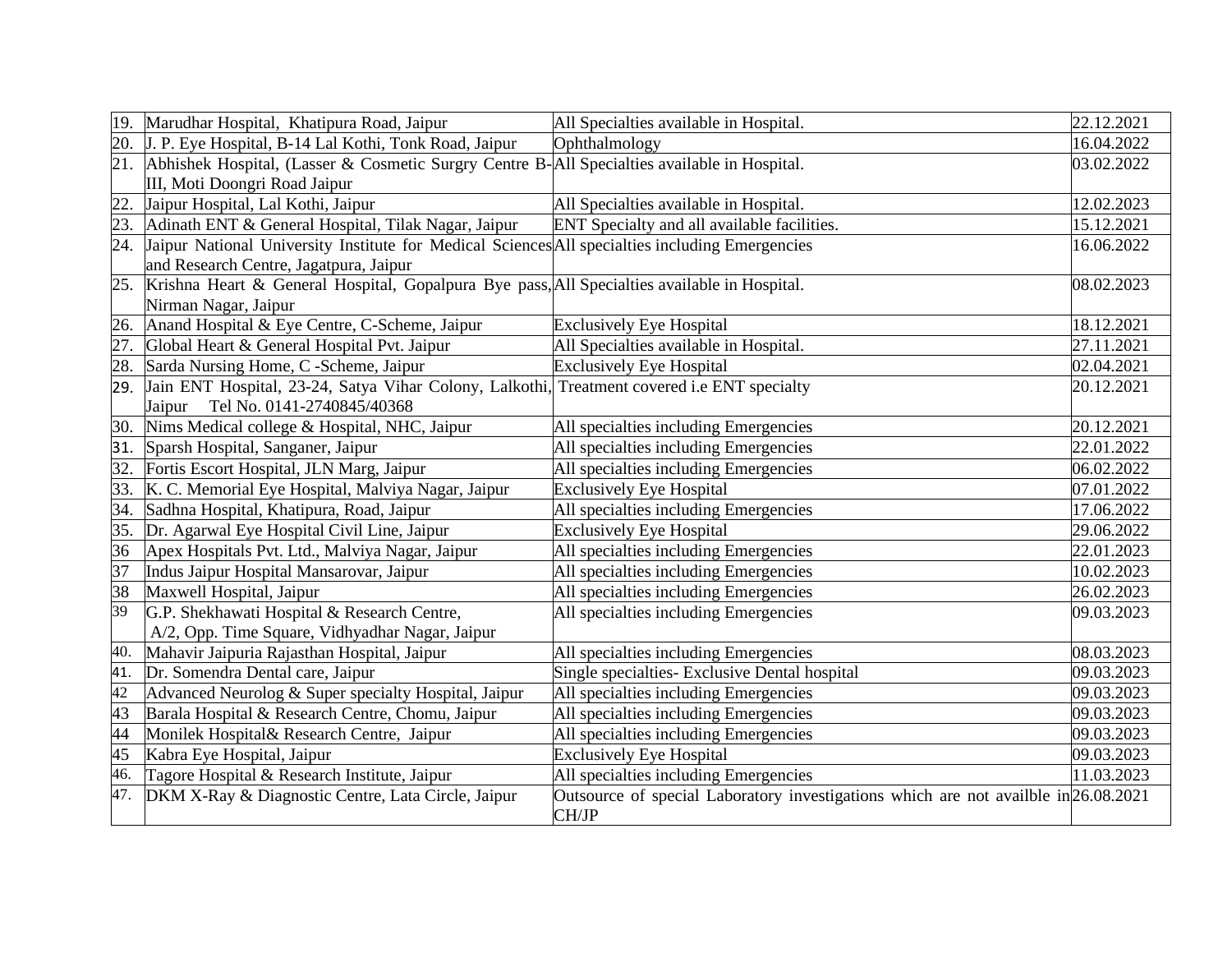| 48. | Siddharth CT Scan & Imaging Centre, Jaipur.                                                                        | CT & MRI of all types and all parts                                                                                                              | 18.08.2021 |
|-----|--------------------------------------------------------------------------------------------------------------------|--------------------------------------------------------------------------------------------------------------------------------------------------|------------|
| 49  | Vardhman Scanners & Imagers Pvt. Ltd., Jaipur                                                                      | $CT \& MRI$ of all types and all parts                                                                                                           | 16.08.2021 |
| 50. | Healthcare Global Enterprises Ltd. Mansarovar, Jaipur                                                              | Outsource of special Laboratory investigations which are not availble in 20.08.2021<br>CH/JP                                                     |            |
| 51. | Jaipur                                                                                                             | Reliable Diagnostic Centre Pvt. Ltd, Malviya Nagar, Outsource of special Laboratory investigations which are not availble in 06.02.2022<br>CH/JP |            |
| 52  | Dr. Goyal Path Lab. Imaging Centre, New Sanganer Road, USG, Sonography, CT scan, MRI, Digital X-ray, OPG<br>Jaipur |                                                                                                                                                  | 24.09.2021 |
| 53  | Veda Advanced Diagnostic & Research centre, Gopalpura USG, Sonography, CT scan, 2D ECHO<br>Bypass, Jaipur          |                                                                                                                                                  | 11.09.2021 |
| 54  | Kiran Diagnostic & Research centre, Opp. SMS, Jaipur                                                               | USG, Sonography, CT scan, MRI                                                                                                                    | 03.09.2021 |
|     | <b>Ajmer Division</b>                                                                                              |                                                                                                                                                  |            |
| 55  | Gheesibai Mittal Memorial Hospital & Research Centre,<br>Pushkar Road, Ajmer.Tel - 0145-238348 / 238349,           | All Specialties available in Hospital.                                                                                                           | 17.01.2022 |
| 56  | Kshetrapal Hospital & Research Centre, Ajmer                                                                       | All Specialties available in Hospital.                                                                                                           | 10.01.2023 |
| 57  | Dr. Vijay ENT Hospital, Ajmer.                                                                                     | <b>ENT</b>                                                                                                                                       | 30.09.2021 |
| 58  | Deepmala Paragani Hospital, Ajmer                                                                                  | Nephrology                                                                                                                                       | 23.07.2021 |
| 59  | Gheesibai Mittal Memorial Hospital & Research Centre,,<br>Pushkar Road, Ajmer.Tel - 0145-238348                    | Pathological / Radiological                                                                                                                      | 30.03.2021 |
| 60  | Deepmala Pagarani Hospital & Research Centre,<br>Adarsh Nagar, Ajmer.                                              | Pathological / Radiological                                                                                                                      | 30.03.2021 |
| 61  | Shagun Diagnostic Center, Ajmer                                                                                    | Radiological                                                                                                                                     | 30.03.2021 |
| 62  | Mediscan Diagnostic Center, Ajmer                                                                                  | Radiological                                                                                                                                     | 30.03.2021 |
| 63  | Sigma Diagnostic Center, Ajmer                                                                                     | Radiological                                                                                                                                     | 30.03.2021 |
| 64  | RM M Global Hospital Trauma Centre, Telheti, Abu<br>Road, District - Sirohi.                                       | All Specialties available in Hospital.                                                                                                           | 27.08.2022 |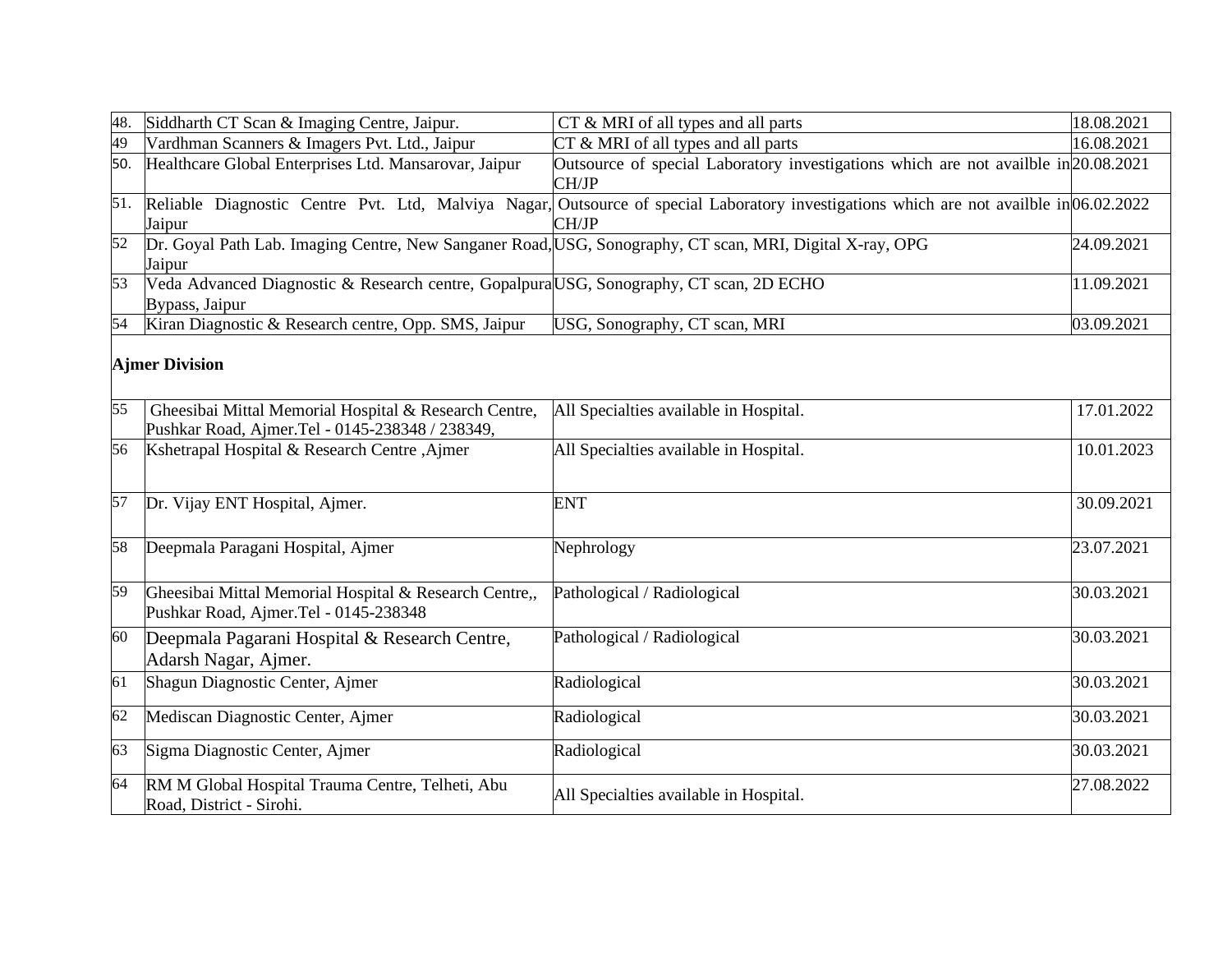| 65              | Geetanjali Medical college & Hospital, Udaipur                                                                                                         | All Specialties available in Hospital.                                                                                                                                            | 31.05.2021  |
|-----------------|--------------------------------------------------------------------------------------------------------------------------------------------------------|-----------------------------------------------------------------------------------------------------------------------------------------------------------------------------------|-------------|
| 66              | GBH Memorial cancer Hospital, Udaipur - 313001.                                                                                                        | Oncology                                                                                                                                                                          | 02.07.2022  |
| 67              | RM M Global Hospital Trauma Centre, Telheti, Abu<br>Road, District - Sirohi.                                                                           | Pathological / Radiological                                                                                                                                                       | 17.06.2022  |
| 68              | GBH Memorial cancer Hospital, Udaipur - 313001.                                                                                                        | Pathological / Radiological                                                                                                                                                       | 31.05.2022  |
| 69              | Zeemal Sonography and Clinical Lab, Udaipur                                                                                                            | Pathology                                                                                                                                                                         | 31.05.2022  |
| 71              | Geetanjali Medical college & Hospital, Udaipur                                                                                                         | Pathological / Radiological                                                                                                                                                       | 31.05.2022  |
|                 | <b>Bikaner Division</b>                                                                                                                                |                                                                                                                                                                                   |             |
| $\overline{72}$ | Kothari Hospital & Research Institute, Gajner Road, All Specialties available in Hospital.<br>Bikaner. 0151-2210151, 2210152, 2210153.                 |                                                                                                                                                                                   | 26.10.2022  |
| 73              | ASG Hospital Pvt. Ltd., Bikaner                                                                                                                        | Ophthalmology                                                                                                                                                                     | 07.01.2022  |
| 74              | Swasthyam, Medical College Circle, Sadul Ganj, Bikaner                                                                                                 | Pathological, Radiological -MR1 & CT Scan, PET Scan, Special<br>Investigations.                                                                                                   | 03.01.2023  |
| 75              | Jeevan Raksha Hospital, Sadul Ganj, Bikaner                                                                                                            | Pathological, Radiological -MR1 & CT Scan, PET Scan, Special<br>Investigations.                                                                                                   | 03.01.2023  |
| 76              |                                                                                                                                                        | Kothari Medical & Research Institute, Bangla Nagar, Pathological, Radiological -MR1 & CT Scan, PET Scan, Special                                                                  | 03.01.2023  |
|                 | <b>Bikaner</b>                                                                                                                                         | Investigations.                                                                                                                                                                   |             |
| 77              | Sorvodaya multispecialty and cancer hospital, Hisar                                                                                                    | All Specialties available in Hospital.                                                                                                                                            | 29.09.2022  |
| 78              | Aadhar Health Institute, Toshram road, Hisar                                                                                                           | All Specialties available in Hospital.                                                                                                                                            | 29.09.2022  |
| 79              | Geetanjali Hospital, Gurudwara road, Hisar                                                                                                             | All Specialties available in Hospital.                                                                                                                                            | 29.09.2022  |
|                 | <b>Jaipur Division</b>                                                                                                                                 |                                                                                                                                                                                   |             |
| 80              | Chungi Circular Road, Rewari- 123401                                                                                                                   | Metro Umkal Hospital & Heart Institute, Dharuhera Emergency, critical care and related investigation, Cardiology<br>associated investigation, Dialysis & associated investigation | &08.08.2021 |
| 81              | Katta Hospital, Baswa Road, Bandikui                                                                                                                   | General medicine, General surgery, Obsterics & Gynecology, Paediatrics, 28.05.2022<br>facilities. (Blood investigations)                                                          |             |
|                 | <b>Jodhpur Division</b>                                                                                                                                |                                                                                                                                                                                   |             |
| 82              | Goyal Hospital & Research Centre, Residency Road, All Multi-Specialties including Emergencies<br>Jodhpur - 342003Tel - 0291-2432144, 2434144, 2625933. |                                                                                                                                                                                   | 17.09.2022  |
| 83              | Medipulse Hospital, E-4, MIA, Bassni Phase-II, Opp. All Multi-Specialties including Emergencies<br>AIIMS Hospital, Jodhpur-05                          |                                                                                                                                                                                   | 06.10.2022  |